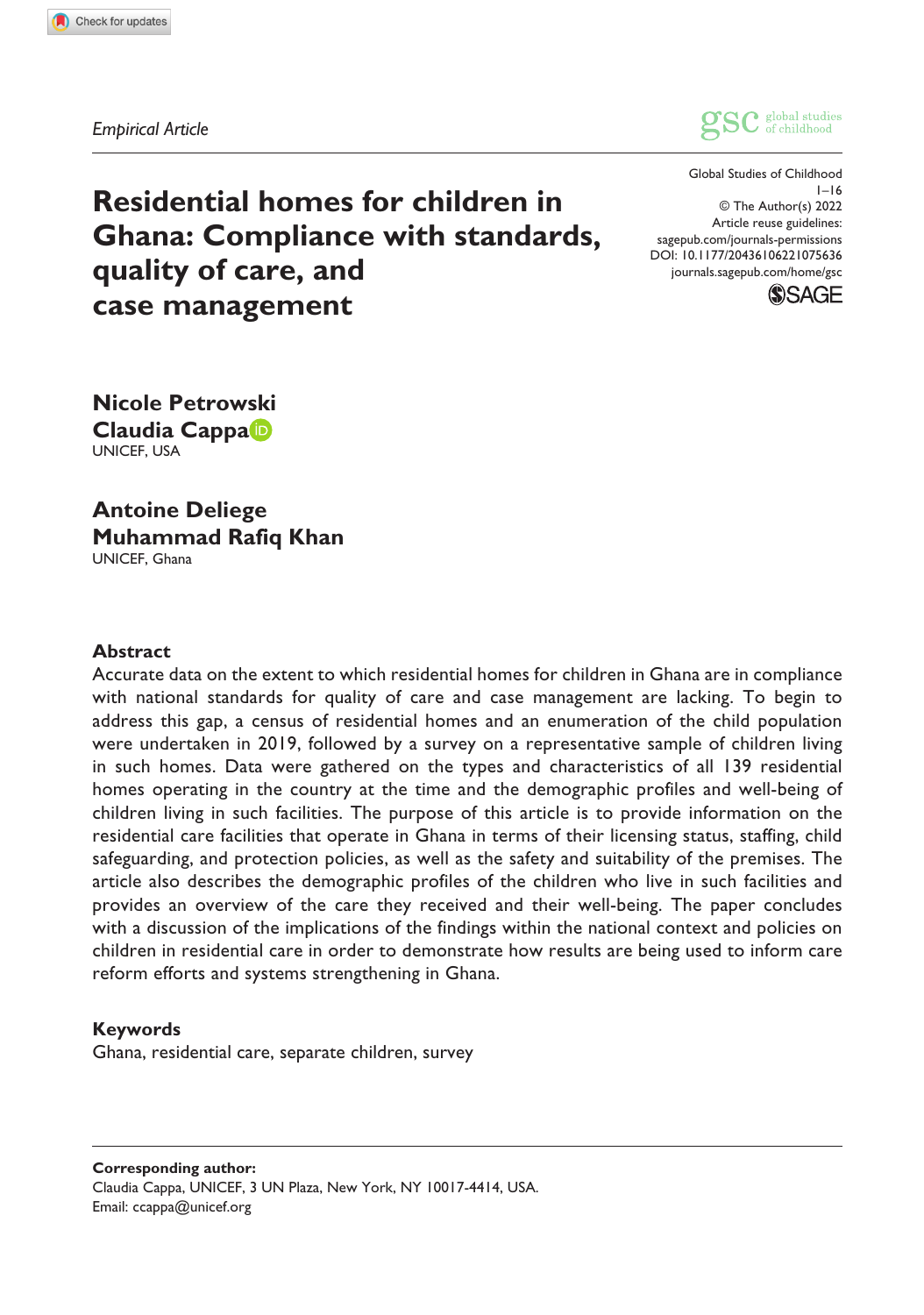## **Introduction**

The Guidelines for the Alternative Care of Children, welcomed by the UN General Assembly in 2009, encourage efforts to keep children with their families where possible (United Nations General Assembly, 2009). When this is not in the child's best interest—or when children become separated from their families for reasons of poverty, household conflict, abuse, health issues or any of a number of possible stressors—it is the responsibility of the State to step in and provide temporary or permanent care for children deprived of a family environment (United Nations General Assembly, 1989). In such situations, the State must protect the rights of the child and ensure a range of alternative care options that promote child well-being, from family-based care such as kinship and foster care to residential care or supervised independent living. Across this spectrum of care options, preference should be given to quality familybased care arrangements when available and feasible. Recourse to institutional care should be viewed as a last resort and used as a temporary measure, with the aim of finding a stable and safe long-term placement in a family setting, including, where possible, reuniting the child with his/her family. The potential harm and risks of institutionalization to child development are well-documented (Berens and Nelson, 2015; van IJzendoorn et al., 2020), particularly for very young children who remain in such settings beyond the age of 6 months (Rutter, 1998).

Nevertheless, many countries continue to rely on institutional care in situations where familybased options are not readily available or feasible. Such is the case in Ghana where, in the absence of a formal alternative care system established by the Government, different models have emerged, notably residential care (Ghana Department of Social Welfare, 2005). This is despite the fact that, historically, the country's social welfare system was largely communal with strong cultural values emphasizing the family unit. As such, children without parental care were viewed, even if informally, as being the responsibility of the extended family and community (Frimpong-Manso, 2014). However, with the country's changing landscape to a more modernized society, coupled with a higher cost of living and limited economic opportunities, this traditional approach to alternative care has weakened (Frimpong-Manso, 2014; Nukunya, 2003) and residential care facilities have proliferated. Poverty has been noted as a key driver of institutionalization (Ghana Department of Social Welfare and UNICEF Ghana, 2018b), although the UN Guidelines for the Alternative Care of Children state that this should never be the only justification for placing a child into residential care (United Nations General Assembly, 1989). Rather, the Government should find ways to appropriately support families, whether monetarily or through the provision of services, that allow children to stay within their families.

In 1949, the Child Care Society, a charitable organization, established the first facility in Ghana to take care of orphans and abandoned children (Frimpong-Manso, 2014). In 1985, only three residential homes for children (RHCs) existed across the country, and all were run by the State (Messmer, 2014). By 1996, 13 such homes were operating, including 10 private facilities (Messmer, 2014). A decade later in 2006, the first national study (the Orphanage Census) conducted by the Department of Social Welfare (DSW) with Orphan Aid Africa (an international non-governmental organization) mapped 148 RHCs (Ghana Department of Social Welfare, 2005). Amid this tenfold increase in the number of homes were disturbing allegations of sexual and physical abuse, corruption, and human trafficking within several of the institutions. Additionally, the vast majority of children living in such homes were found not to be orphans but placed there because their families were poor. A subsequent national mapping conducted by DSW in 2012 again recorded 148 RHCs (UNICEF and Global Affairs Canada, 2015). These efforts yielded different counts of the number of children in institutional care from 4000 in 2006 to 4457 in 2012. In 2017, DSW and UNICEF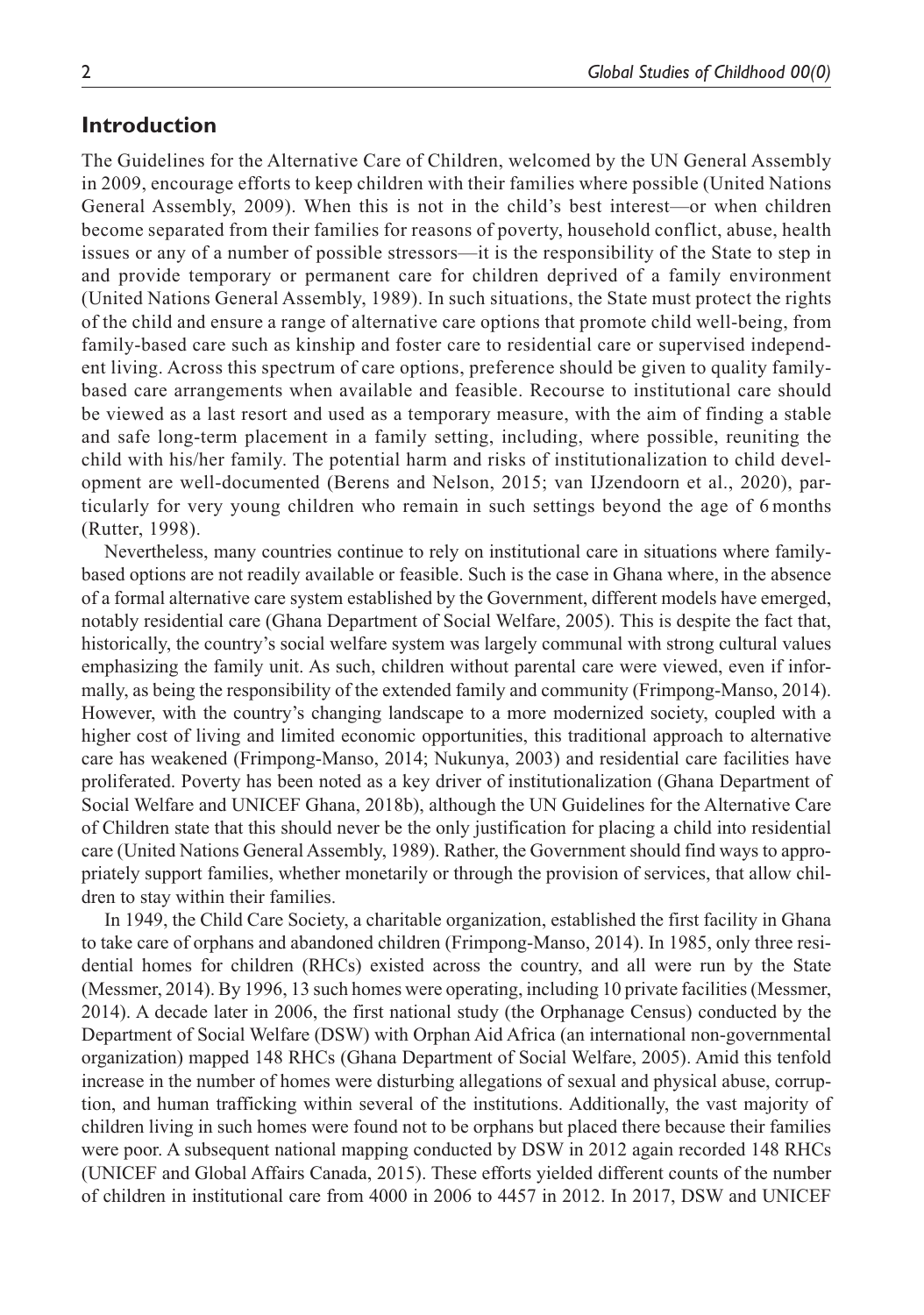undertook a review of the available database and identified 115 RHCs as of October 2016, housing an estimated 3586 children (Frimpong-Manso et al., 2018; Ghana Department of Social Welfare and UNICEF Ghana, 2018b). It is unclear whether these fluctuating figures reflected real changes in the size of the population of children living in institutions over the 10-year period or were rather an artifact of incomplete or inaccurate record-keeping and/or differing approaches to data collection.

This lack of an accurate and reliable baseline figure on the number of children living in residential care is not unique to Ghana. Despite the fact that, under the United Nations Convention on the Rights of the Child and most national laws, every child without parental care is the responsibility of the State, many countries do not have systems in place to gather the data necessary for monitoring the situation of children in institutional care. In fact, the 2019 United Nations General Assembly Resolution on the Rights of the Child urged States to improve data collection, information management and reporting systems related to children without parental care in order to close existing data gaps and develop global and national baselines (United Nations General Assembly, 2020). Official records often capture only a small fraction of the actual number of children in residential care, and children living in such settings are often not represented in available national statistics, which typically rely heavily on data collected through household surveys. Therefore, high-quality and robust data on these children's status when it comes to some standardized measures of well-being in health, nutrition, education, and protection are lacking. This represents a serious data gap, hinders the ability of countries to monitor this vulnerable population of children and limits efforts to ensure no one is left behind within global monitoring frameworks such as the Sustainable Development Goals (SDGs).

To begin to address this gap, UNICEF developed a data collection protocol and tools for mapping residential care facilities, enumerating the children living in them and conducting a survey of their well-being that can be replicated and adapted in a variety of country contexts (United Nations Childrens Fund [UNICEF], 2020). The first application and testing of the methodology was carried out in Ghana in 2019. The data collection was implemented by the Ghana Statistical Service, under the guidance of a national Technical Working Group composed of representatives from relevant government departments.

The purpose of this article is to provide information on the residential care facilities that operate in Ghana in terms of their licensing status, staffing, child safeguarding, and protection policies, as well as the safety and suitability of the premises. The article also describes the demographic profiles of the children who live in such facilities and provides an overview of the care they received and their well-being. Results are discussed in light of the national standards for residential homes (Ghana Department of Social Welfare and UNICEF Ghana, 2018a), which are intended to guide the planning and provision of residential care services as well as standard operating procedures (SOPs) for the inspection and monitoring of RHCs (Ghana Department of Social Welfare, 2018). The paper concludes with a discussion of the findings with regard to the national context and policies on children in residential care in order to demonstrate how results are being used to inform care reform efforts and systems strengthening in Ghana.

## **Methods**

## *Study design and sample*

The national census, enumeration and survey of well-being were achieved through two phases of data collection. Phase One aimed to collect data on the number, location and basic characteristics of all residential homes for children in Ghana as well as the number and basic characteristics of all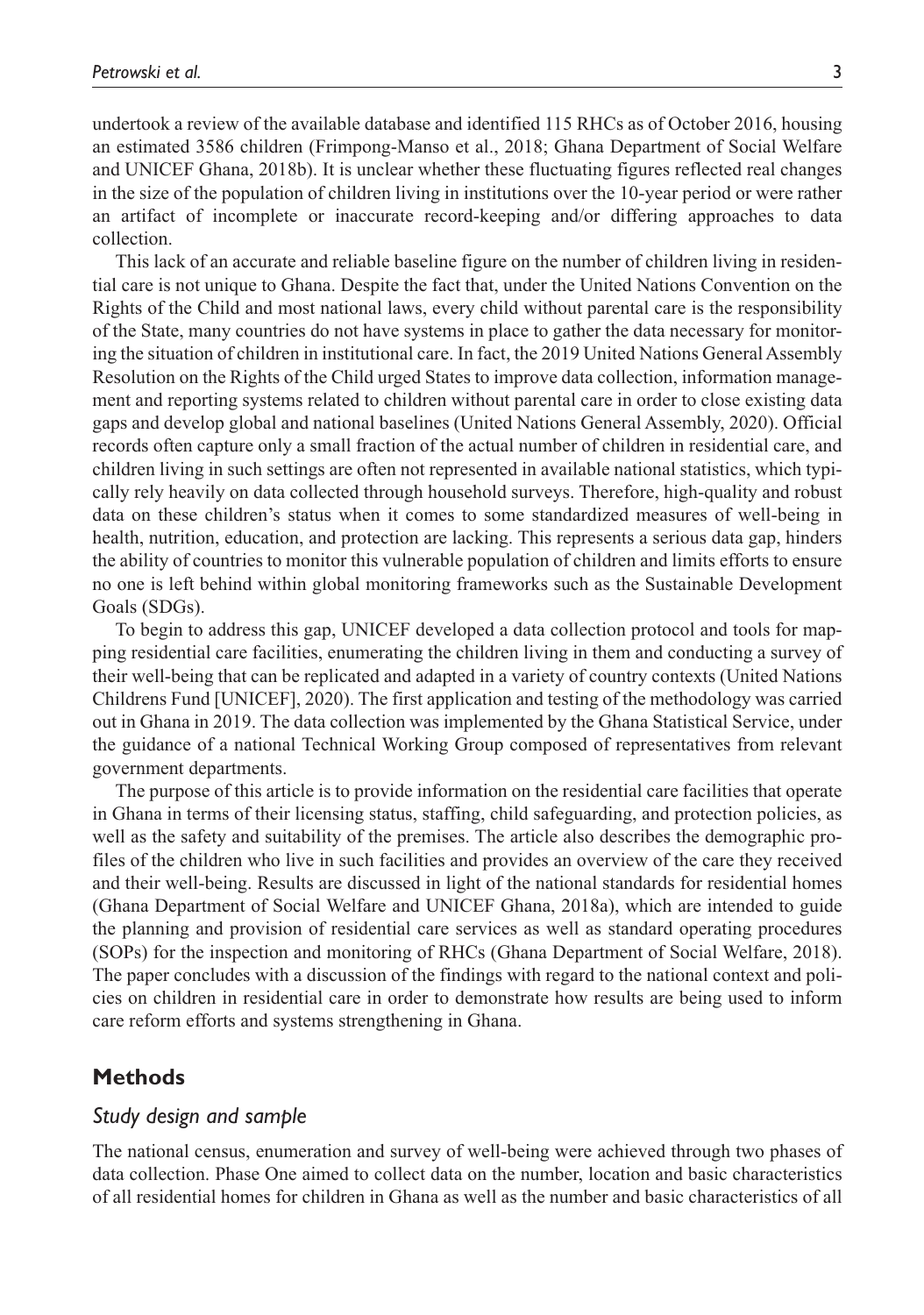children living in these institutions. Phase Two was a follow-up survey on a representative sample of children living in RHCs to collect data on selected measures of well-being. The results presented in this paper are focused primarily on data generated in Phase One and some selected indicators collected in Phase Two that are within the scope of the intended objectives. A report with detailed results from both phases of data collection is available (Ghana Department of Social Welfare and UNICEF, 2021).

The administrative records maintained by the DSW were used as starting point to identify all RHCs in the country. In Ghana, RHCs are defined as facilities that provide alternative care in a non-family-based group setting, including shelters for emergency or temporary care, places of safety, transit centers, orphanages, children's homes and villages and homes for children with disabilities (Ghana Department of Social Welfare, 2018). The list was reviewed, verified and updated in consultation with district social welfare officers. This exercise resulted in the identification of 146 RHCs across the country. As part of the data collection in Phase One, RHC directors were asked whether they were aware of any other homes operating in the immediate area. This approach led to the identification of two additional homes during the fieldwork that had not been among those listed in the administrative records. Therefore, a total of 148 RHCs were visited during Phase One. Of these, 139 were found to be eligible (eight had closed and one only had residents over age 18). Residents and staff in all 139 homes were successfully interviewed for a response rate of 100%.

The census frame of 139 RHCs and 3530 children generated in Phase One was used to select a sample of homes and children for Phase Two. The final frame used to draw the sample consisted of 130 eligible homes (nine were excluded as they had fewer than five children) with 3505 children. For Phase Two, a two-stage stratified sampling approach was used. Details on sample design and weighting procedures are documented elsewhere (Ghana Department of Social Welfare and UNICEF, 2021). A total of 552 children were selected for Phase Two: 128 children aged 0–4years, 239 children aged 5–14 years, and 185 adolescents aged 15–17 years. The response rates were as follows: 92% for children under age 5, 90% for children between the ages of 5 and 14 years and 75% for adolescents aged 15–17 years. The lower response rate among this latter age group was primarily due to the fact that a number of sampled adolescents were found to no longer be eligible due to their age at the time of Phase Two data collection. The response rate among social workers (for children of all ages) was 92%.

### *Questionnaires/tools*

During Phase One, the director or other designated official of the RHC was interviewed using four questionnaires/tools (see Table 1). Phase Two also involved the application of four questionnaires, but respondents differed across the tools. The questionnaires for children under 5 and children 5–14years were administered to caregivers (i.e. staff of the RHC) of randomly selected children, while the Questionnaire for Adolescents 15–17 Years was directly administered to randomly selected adolescents. The Questionnaire on Children's Case History was administered to the social worker or assigned caseworker for each randomly selected child and adolescent aged 0–17 years. In all cases, questionnaires were administered via in-person interviews.

Most of the modules included in the Phase Two questionnaires were adapted from the standard questionnaires used for the sixth round of the Multiple Indicator Cluster Surveys (MICS6), which is an international household survey program that collects data on key indicators about the health and well-being of women and children. While the questionnaires covered a wide range of topics from child functioning to resilience, this paper reports on the disciplinary methods (including both violent and non-violent) used with children and adolescents aged 1–17 years in the 1month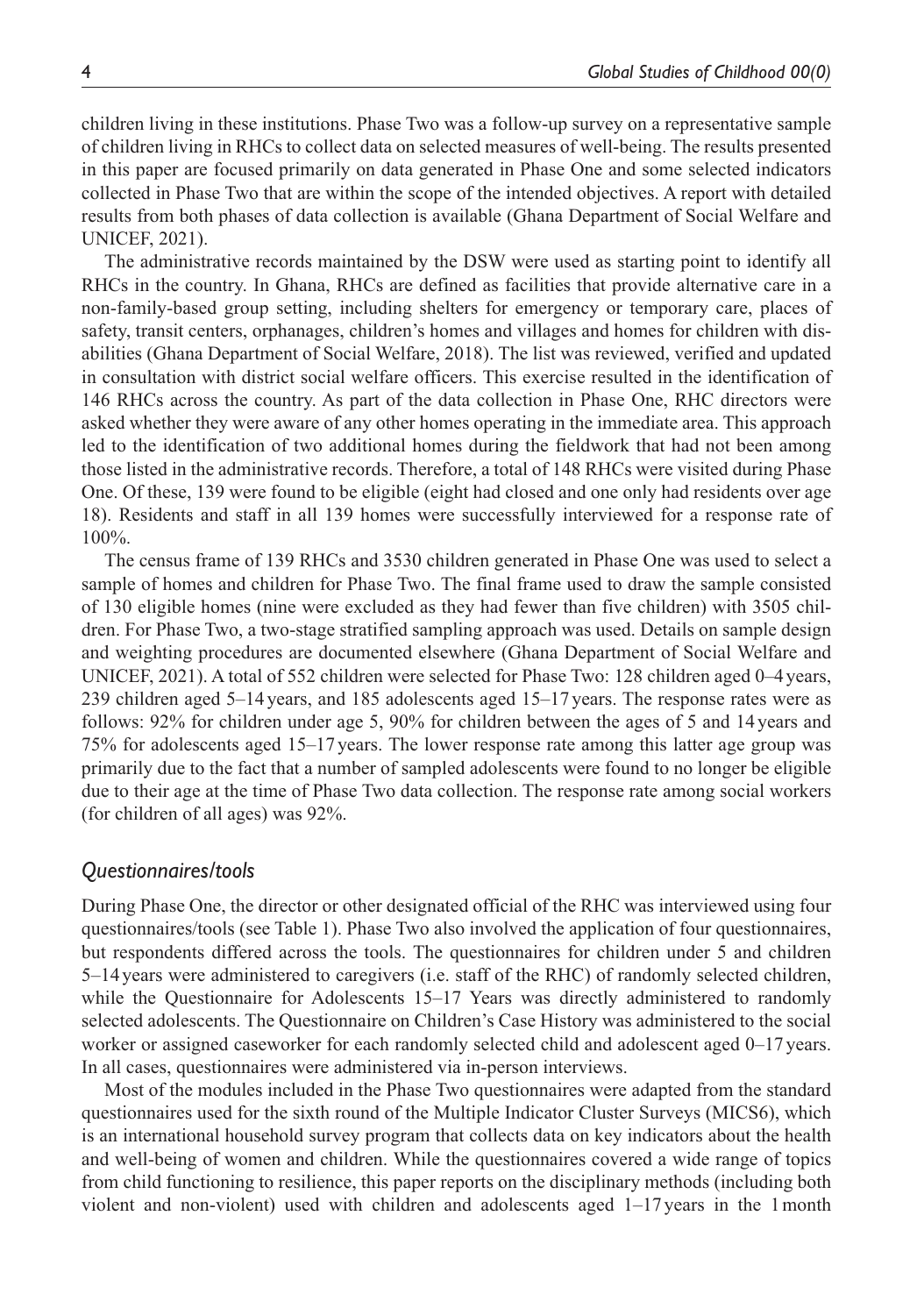| Phase one                                       |                                              |                                                      |                                                |
|-------------------------------------------------|----------------------------------------------|------------------------------------------------------|------------------------------------------------|
| Facility questionnaire                          | <b>Facility roster</b>                       | Facility observation<br>checklist                    | Verification count<br>and record review        |
| <b>Facility characteristics</b>                 | List of residents                            | Physical interior<br>and exterior of the<br>facility | Verification count                             |
| Staffing characteristics                        | <b>Basic characteristics</b><br>of residents | <b>Basic amenities</b>                               | Record review                                  |
| Water and sanitation                            | Roster of exited<br>children                 | Health and safety<br>issues                          |                                                |
| Sleeping arrangements                           |                                              | Materials for<br>children                            |                                                |
| Phase two                                       |                                              |                                                      |                                                |
| Questionnaire for children<br>under 5           | Questionnaire for<br>children 5-14 years     | Ouestionnaire<br>for adolescents<br>15–17 years      | Questionnaire on<br>children's case<br>history |
| Child discipline (ages 1–4 years)               | Child discipline                             | Adolescent discipline                                | Child and adolescent<br>case history           |
| Early childhood development<br>(ages 2-4 years) |                                              |                                                      |                                                |

**Table 1.** Questionnaires/tools used in the two phases of data collection.

preceding the survey, children's exposure to early stimulation and responsive care by staff and volunteers of the RHC (among children aged 2–4years) and children's developmental status (for children aged 3–4years). Information on children's experience of disciplinary methods was provided by caregivers for children under the age of 15 and by children themselves if older. All the information related to children's exposure to early stimulation and responsive care and children's developmental status was obtained through caregivers.

The measure used to report on disciplinary practices is an adapted version of the Parent-Child Conflict Tactics Scale (Straus et al., 1998). To assess exposure to early stimulation and responsive care, respondents are asked whether they, or any other adult staff or volunteer in the home, has engaged with the target child in any of the following activities in the past 3 days: reading books to the child; telling stories to the child; singing songs to the child; taking the child outside the home; playing with the child; and naming, counting or drawing things with the child. Finally, developmental status was assessed using a 10-item index (the Early Childhood Development Index, or ECDI) that captures the achievement of some developmental milestones in terms of physical development, literacy-numeracy, learning and social-emotional development (Loizillon et al., 2017).

## *Data collection*

The Ghana Statistical Service recruited members of the data collection teams from its existing pool of trained enumerators, all of whom had experience carrying out data collection for other largescale surveys. Data were collected on tablets through the use of Computer-Assisted Personal Interviews (CAPI).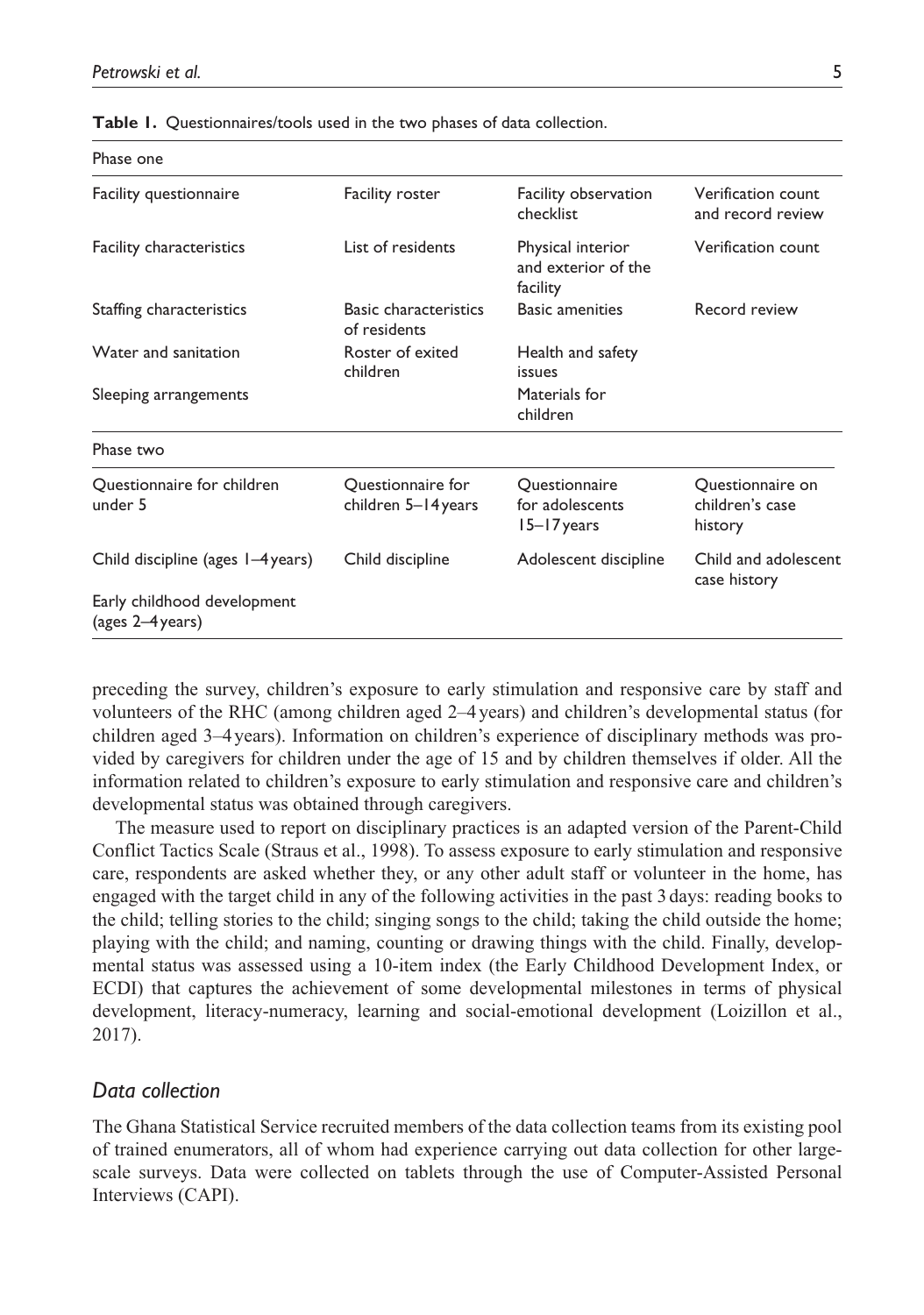Training for Phase One fieldwork was conducted over 2days in Winneba, Central Region in October 2019. Participants included all 48 members of the fieldwork teams (36 interviewers and 12 supervisors). This in-class training was followed by a 1-day pilot in a residential home located nearby. Training for Phase Two was conducted over 4 days, also in Winneba, in December 2019. A dedicated parallel training on anthropometry (height and weight measurements of children under age 5) was conducted as well as a 1-day hands-on standardization exercise with volunteer caregivers and children from the surrounding community. A 1-day pilot in two RHCs followed the training.

During Phase One, data were collected by 12 teams; each was comprised of three interviewers, one driver and a supervisor. Fieldwork lasted for approximately 2weeks in November 2019. During Phase Two, the data were again collected by 12 teams, each comprised of two interviewers, one driver, one measurer, and a supervisor. Fieldwork was carried out for approximately 10 days in December 2019. Both phases of data collection included a number of fieldwork quality-control measures (see Ghana Department of Social Welfare and UNICEF, 2021).

### *Data analysis*

Sample weights were calculated and added to the analysis files for Phase Two, and data were analyzed using the Statistical Package for Social Sciences. Confidence intervals (95%) were calculated to detect any significant differences in exposure to different disciplinary practices and aspects of early childhood development. The outcomes related to disciplinary practices were explored in relation to the facility's licensing status, size and child-to-caregiver ratios; data on children's exposure to early stimulation and responsive care and on children's developmental status were examined in relation to the facility's size and child-to-caregiver ratios.

### *Ethical review and protocol*

The country protocol was submitted for ethical review and approved by the Ghana Health Service's Ethics Review Committee in July 2019. For Phase One, written consent for the RHC to participate in data collection was obtained from the facility's director or other appointed official. During Phase Two, verbal consent was obtained for individual interviews with caregivers about children under the age of 15years. The facility's director or other appointed official gave consent to directly interview adolescents aged 15–17 years and the adolescent respondents provided their written assent to be interviewed.

The introductory script in the Questionnaire for Adolescents 15–17Years outlines the purpose of the data collection (in general terms) and advises respondents that some of the questions are personal and might be sensitive in nature. During the introduction, the interviewer also explains that respondents can choose not to answer any of the questions and/or stop the interview at any time. In addition, respondents are informed of the confidential and private nature of the interview and that the information provided will not impact their living situation in the facility or any decisions about placement outside of the facility. At the beginning of some of the more potentially sensitive modules, the adolescents were again reminded that their answers were private and would not be shared with anyone.

As an additional safeguarding procedure, the interviewer was required to read a short script at the end of the interview and to give the respondent a service information card. The card included phone numbers of local services (DSW and a hotline) that the respondent could contact if he or she wanted to speak with someone. These services are all free of charge and available/open 24 hours a day, 7days a week (including holidays). Interviewers also asked respondents if they wanted to be linked directly to professional services. If the respondent expressed a desire to do so, the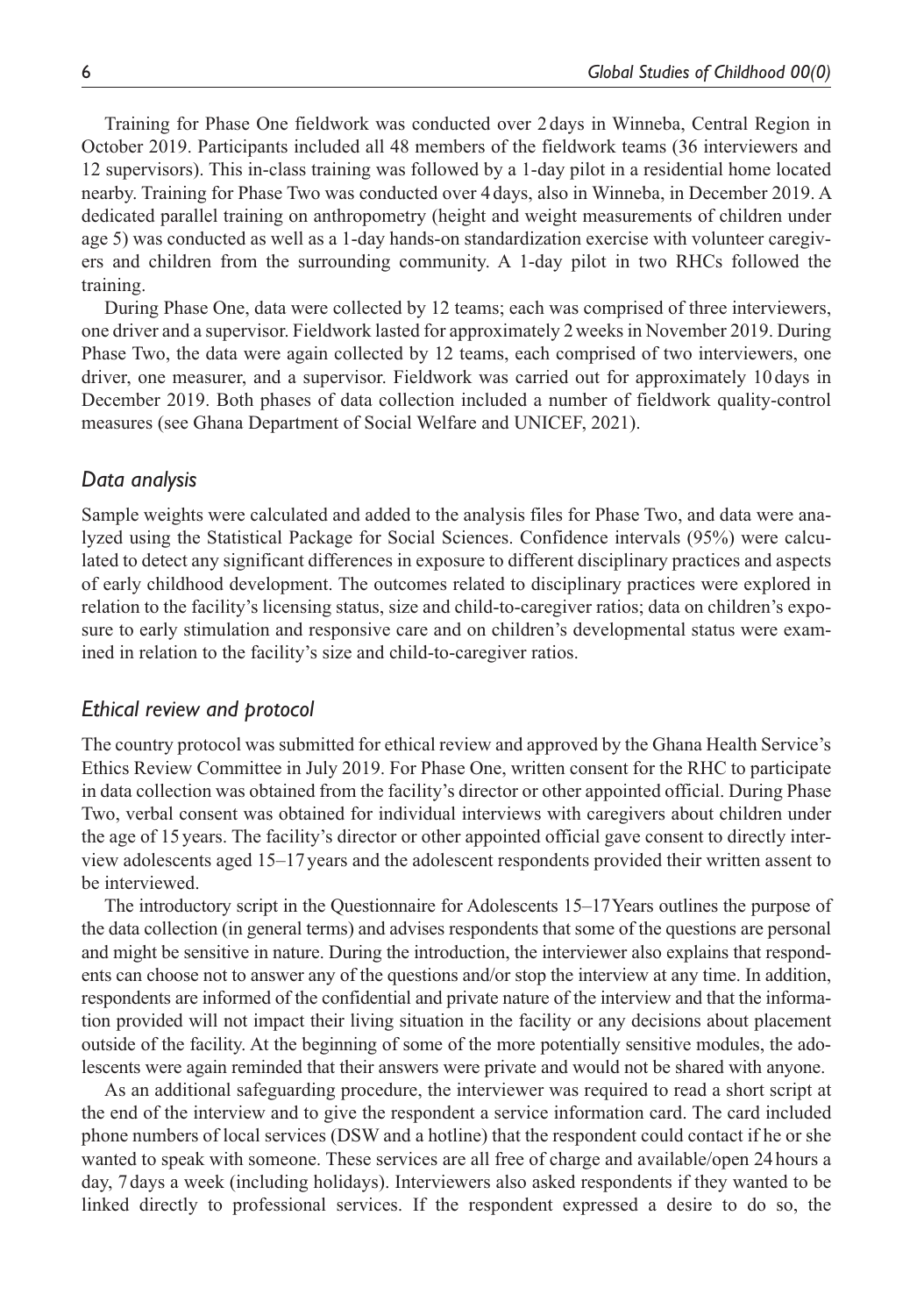| Percentage of facilities                        |      |
|-------------------------------------------------|------|
| Open less than I year                           | 4.3  |
| Open 1-5 years                                  | 17.3 |
| Open 6-10 years                                 | 12.9 |
| Open 11-20 years                                | 53.2 |
| Open 20 years or more                           | 12.2 |
| Licensed                                        | 76.3 |
| Not licensed                                    | 18.0 |
| Monitored by DSW within the last 3 months       | 80.6 |
| No written child safeguarding/protection policy | 38.1 |
| Has paid staff                                  | 84.9 |
| Require police/background checks for paid staff | 54.2 |
| Has volunteers                                  | 45.3 |
| Require police/background checks for volunteers | 46.0 |
| Number of facilities                            | 139  |
|                                                 |      |

**Table 2.** Background characteristics of residential homes for children in Ghana.

interviewer recorded details on the best and safest way and time to have professionals contact him or her for follow-up. Interviewers informed their supervisors when adolescent respondents requested a referral. The names and contact information of all those adolescent respondents who requested a referral were shared with the DSW to carry out the necessary follow-up. Roughly two thirds of all adolescents with completed interviews requested such referral.

# **Results**

## *Residential homes for children*

The national census carried out in Phase One identified 139 residential homes for children, the majority of which were located around the country's capital city in the Greater Accra region. Most of the homes (78%) had been open for 6 years or more (Table 2). The others had been open for less than 6years even though the DSW has not registered any new institutions since 2016. Two homes newly identified during the census were also clearly operating without the Department's knowledge.

Despite the existence of a set of national standards and SOPs pertaining to residential care services in Ghana, the census revealed that many homes were not in compliance in a number of key areas.

## *Licensing and monitoring of residential homes*

All residential homes for children must have a license with the DSW to operate as an approved residential home, and this must be renewed biennially. The census revealed that only about one third (31%) of RHCs had a valid license, 26% had a license that had expired, 19% were reported to have a license but its existence was not verified by interviewers, 18% were not licensed and 6% were missing information about the home's licensing status.

The SOPs require that homes receive quarterly monitoring visits. While the majority of RHCs (80%) had received such monitoring by DSW within the past 3months, around one third (35%) of these lacked documentation of this in the form of a monitoring report (which is supposed to be prepared within 2weeks of the visit according to the SOPs).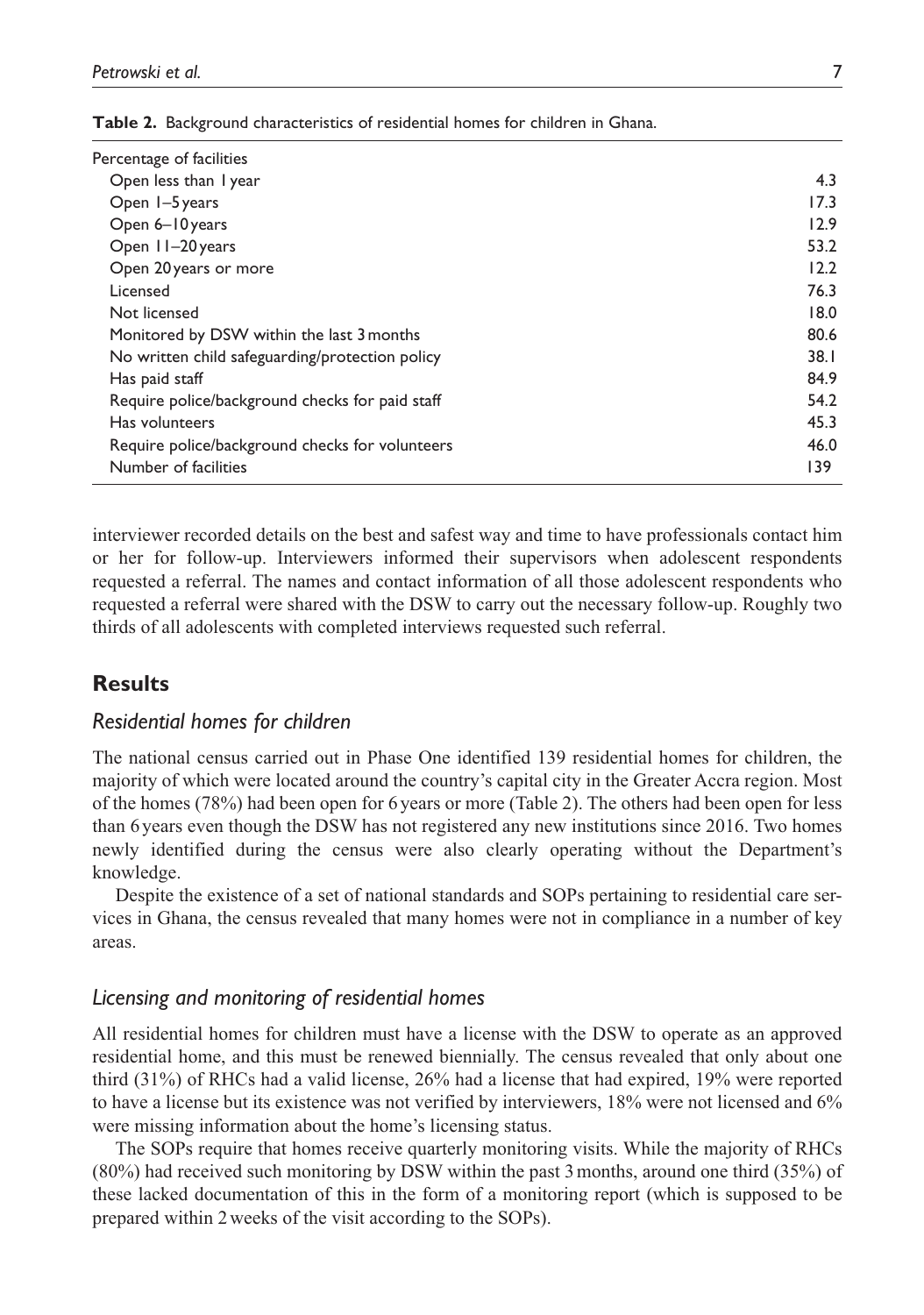# *Child safeguarding and protection*

The national standards require all homes in Ghana to have a child safeguarding policy in place that includes a code of conduct and complaints procedure. However, the census revealed that slightly more than one third (38%) of homes did not have a written child safeguarding/protection policy. Moreover, of those homes with such a policy in place, only roughly one third (38%) were reported to contain both a code of conduct and a complaints procedure. The standards also stipulate that all staff and volunteers working in the home should sign the code of conduct; however, only slightly more than two thirds (69%) of those with a code of conduct said they kept signed copies on staff/ volunteer files.

# *Staffing*

Most RHCs (85%) had paid staff, while slightly less than half (45%) had volunteers. The standards stipulate that everyone working in the home needs documented clearance from the police (or two references from community members and a written self-declaration in the absence of this). However, only about half (54%) of homes reported that they conduct police/background checks on staff and 46% said this was done for volunteers. The standards are also very clear in stating that volunteers should never work as caregivers to children in the home. Despite this, around 1 in 7 RHCs (14%) were found to have only volunteers acting as the children's caregivers.

# *Safety and suitability of the premises*

The application of the Facility Observation Checklist was very telling and revealed that a number of conditions for ensuring the safety and suitability of the premises outlined in the standards were not being met.

Standards require all RHCs to have an accessible first aid kit on the premises, but interviewers observed that around 1 in 8 homes (13%) did not appear to have one. In Ghana, the use of mosquito nets is imperative given the existence of malaria in the country. Despite the fact that RHCs are supposed to have such nets in bedrooms and on windows, observations revealed that 29% were lacking these.

The standards stipulate that all RHCs should ensure that children have access to toys, games and play equipment as well as a selection of age-appropriate print materials such as books. Observations gathered through the checklist revealed that 3 in 4 homes (75%) had books that were accessible to the children; the remaining 25% either did not have books present or were observed to have some books but these could not easily be accessed by the children. A roughly similar proportion (73%) were observed to have toys, games, and/or play equipment that was in good condition available for the children's use.

A few homes were observed to have some serious safety concerns. This included three homes that had sharp objects/implements/tools within children's reach; nine homes where medication, alcohol, drugs, or detergents were left in reach of children; and three homes where children were observed to be locked in rooms or tied up.

## *Profile of children living in residential care*

A total of 3530 children were found to be living in residential homes in Ghana (57% boys and 43% girls). This was considerably less than the roughly 4000 listed in the original administrative records maintained by DSW. Conducting the enumeration of children revealed that a primary reason for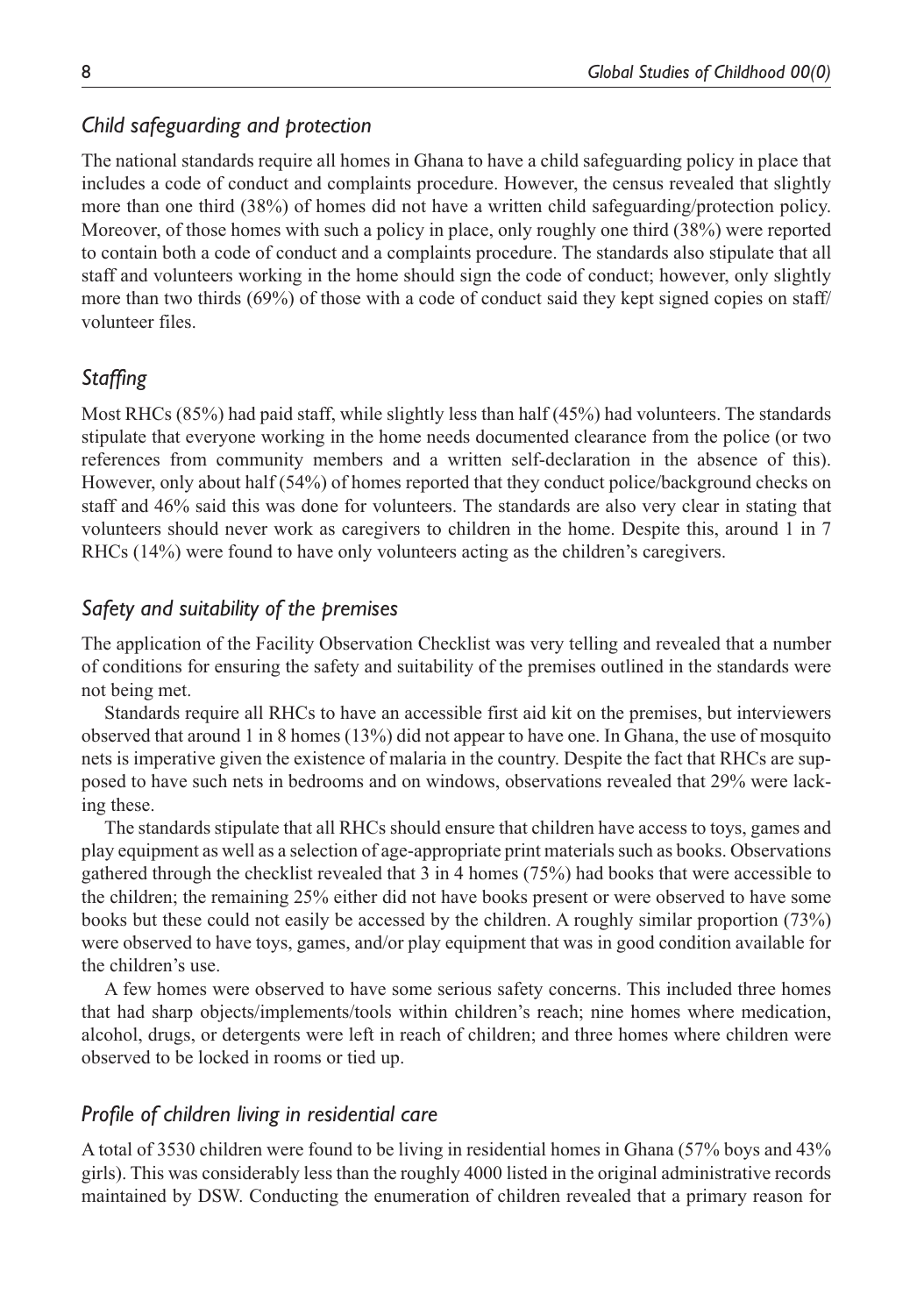this discrepancy was that many residents in RHCs were actually over the age of 18years and therefore not in fact children anymore.

The survey revealed that around two in three children living in residential care have at least one living biological parent (27% have both biological parents living and 36% have one biological parent alive). Despite living in an RHC, 60% of children still have contact (either in-person or over the phone, emails/letters etc.) with parents or some other relatives and around half (52%) have family living in the same region as the residential home.

### *Disciplinary practices*

As shown in Table 3, 57% percent of children aged 1–17 years' experience violent discipline (physical punishment or psychological aggression). Children in licensed RHCs were equally likely to be exposed to forms of violent discipline as those children living in unlicensed homes (56% and 61%, respectively). However, a higher proportion of children in licensed homes (30%) reportedly experienced non-violent forms of discipline exclusively (which includes having privileges taken away, explaining why a behavior is wrong or being given something else to do) than those in unlicensed homes (22%). This difference was not significant, however. Children in large RHCs (with 30 or more children) were equally likely to be exposed to forms of violent discipline as those children living in small homes with less than 30 children (57% and 56%, respectively).

### *Child development*

Results on some indicators of early childhood development are presented in Tables 4 and 5. Children aged 2–4 years in large homes were equally likely to be engaged in four or more activities for early stimulation and responsive care as those in small homes (52% and 55%, respectively). Larger differences in the percentages of children who received stimulation and responsive care were found depending on child-to-caregiver ratios (60% vs 49% in homes with a child-to-caregiver ratio of 1–5 children per caregiver vs 6–10), but this difference was not significant. The same proportion of children aged 3–4 years were classified as developmentally on-track in at least three of the four domains (physical, literacy-numeracy, learning, social-emotional) in large and small homes (70%). However, in homes with a child-to-caregiver ratio of 1–5 children per caregiver, such proportion is higher, that is, 78% vs 64% in homes with a child-to-caregiver ratio of 6–10 children per caregiver, although the difference is not significant. Child development outcomes by licensing status could not be reported due to small cell sizes.

#### *Case management*

Practically all homes (97%) were in compliance with the requirement that all children have an individual case file. That said, only 69% of homes were found to be in compliance with storing such files in a secure location.

The standards require that all children remaining in RHCs for more than 7 days have a care order. The survey revealed that the vast majority (89%) of children living in the homes had been there for 6months or longer but only around two thirds (64%) had been placed in the facility as a result of a care order.

All children in RHCs are supposed to have an individual care plan, but the survey found that about one third (36%) did not have such plan in place. The standards stipulate that these care plans should include a permanency plan for either reintegrating children into their families or placing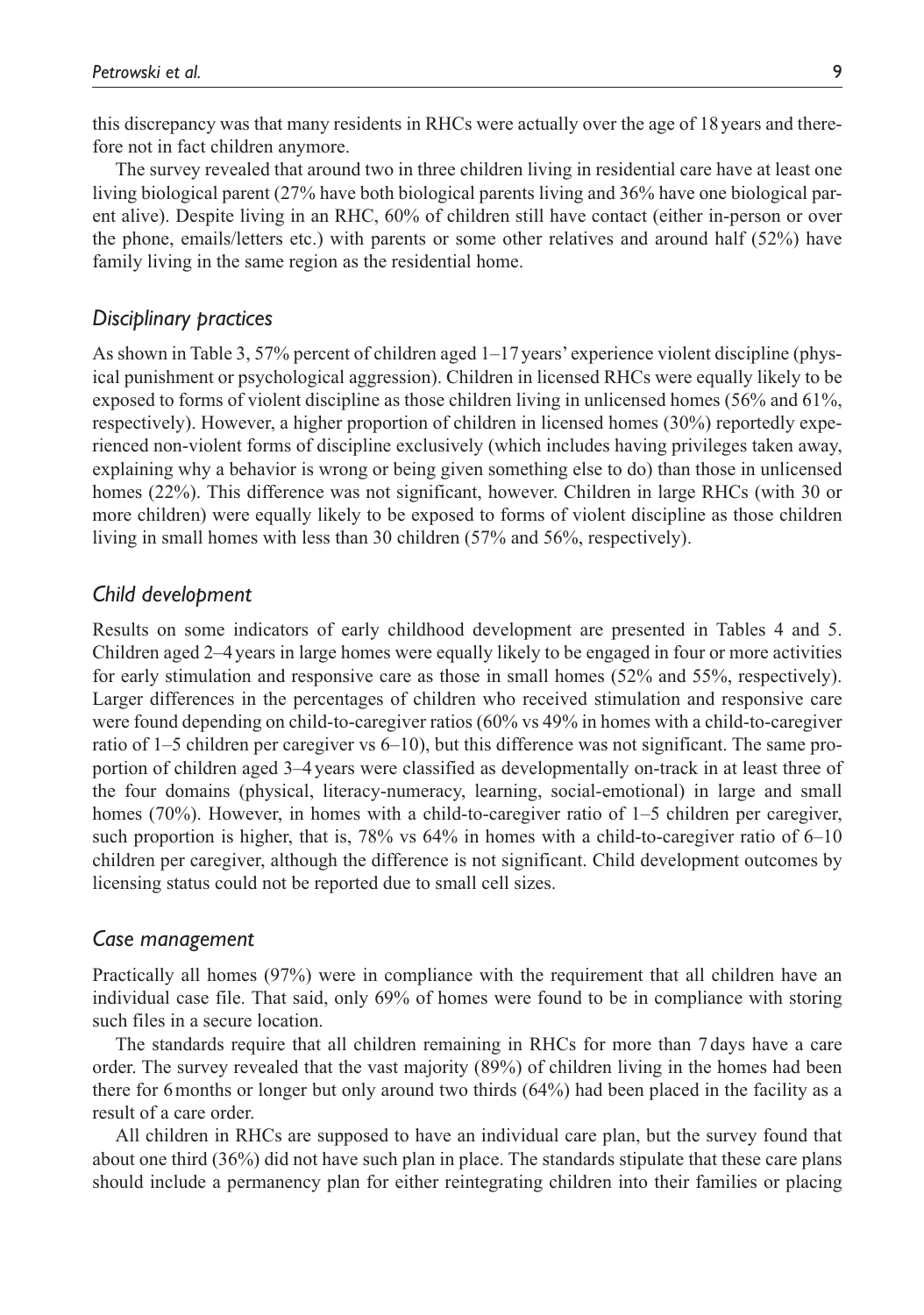| ī<br>í                             |
|------------------------------------|
|                                    |
|                                    |
| l<br>.                             |
|                                    |
| Ì                                  |
| -<br>-<br>ייי –<br>, 2             |
| l<br>j                             |
| .<br>1<br>֧֚֚֝<br>j<br>l           |
| i                                  |
|                                    |
| $\overline{\phantom{a}}$<br>ı<br>ĺ |
| ble 3.                             |

| 458<br>$\overline{18}$<br>342<br>252<br>206<br>235<br>280<br>223<br>discipline method<br>57 (47.6-65.9)<br>57.1 (46.9-66.7)<br>55.4 (43.3-66.8)<br>57.3 (47.3-66.7)<br>55.6 (46.8-64.1)<br>$61.2(46.2 - 74.3)$<br>56.1 (44.6-67)<br>56.1 (46-65.6)<br>56.6 (48.8-64)<br>Any violent<br>$6.7(4.1-10.6)$<br>$6.2$ $(3.1 - 11.8)$<br>$9.4 (5.2 - 16.5)$<br>$7.3(4.1 - 12.6)$<br>$11.6(4.5-26.7)$<br>$3.8(1.7 - 8.2)$<br>$5.6(3.1 - 9.8)$<br>7.7 $(4 - 14.4)$<br>$6.1(3-11.9)$<br>Severe<br>Physical punishment<br>$37.8(30.7 - 45.4)$<br>$39.6(31.3 - 48.6)$<br>35.4 (26.4-45.6)<br>$30.3(22.7 - 39.2)$<br>$35.5(25.8 - 46.5)$<br>39.1 (29.9-49.1)<br>$36(28.1 - 44.8)$<br>$45.9(32.8 - 59.6)$<br>44.9 (33.3–57)<br>Any<br>47.5 (40.3-54.9)<br>45.7 (37.2-54.6)<br>49.8 (39.9-59.7)<br>44.6 (34.5-55.2)<br>50.6 (40.8-60.3)<br>48.8 (37.5-60.2)<br>46.8 (37.6-56.3)<br>$45.5(37.4 - 53.9)$<br>56.7 (42.5-69.8)<br>Psychological<br>aggression<br>Only non-violent<br>$28.9(23.3 - 35.2)$<br>$30.6(23.3 - 39.2)$<br>$25.9(18.8 - 34.6)$<br>$32(23.5 - 41.9)$<br>$30.3(20.9 - 1.6)$<br>$22(12.7-35.5)$<br>$26.6(18.9 - 36)$<br>28.1 (21.4-36)<br>$30.4(24-37.6)$<br>discipline<br>Licensed with national regulatory body<br>6-10 children per staff member<br>I-5 children per staff member<br>Facility child to staff ratios<br>Facility licensing<br>Not licensed<br>Facility size<br>Child's sex<br>Female<br>Large<br>Small<br>Male<br>Total |  | Percentage of children age 1–17 years who experienced: |  | Number of children age |
|---------------------------------------------------------------------------------------------------------------------------------------------------------------------------------------------------------------------------------------------------------------------------------------------------------------------------------------------------------------------------------------------------------------------------------------------------------------------------------------------------------------------------------------------------------------------------------------------------------------------------------------------------------------------------------------------------------------------------------------------------------------------------------------------------------------------------------------------------------------------------------------------------------------------------------------------------------------------------------------------------------------------------------------------------------------------------------------------------------------------------------------------------------------------------------------------------------------------------------------------------------------------------------------------------------------------------------------------------------------------------------------------------------------------------------------------|--|--------------------------------------------------------|--|------------------------|
|                                                                                                                                                                                                                                                                                                                                                                                                                                                                                                                                                                                                                                                                                                                                                                                                                                                                                                                                                                                                                                                                                                                                                                                                                                                                                                                                                                                                                                             |  |                                                        |  | I-I7years (unweighted) |
|                                                                                                                                                                                                                                                                                                                                                                                                                                                                                                                                                                                                                                                                                                                                                                                                                                                                                                                                                                                                                                                                                                                                                                                                                                                                                                                                                                                                                                             |  |                                                        |  |                        |
|                                                                                                                                                                                                                                                                                                                                                                                                                                                                                                                                                                                                                                                                                                                                                                                                                                                                                                                                                                                                                                                                                                                                                                                                                                                                                                                                                                                                                                             |  |                                                        |  |                        |
|                                                                                                                                                                                                                                                                                                                                                                                                                                                                                                                                                                                                                                                                                                                                                                                                                                                                                                                                                                                                                                                                                                                                                                                                                                                                                                                                                                                                                                             |  |                                                        |  |                        |
|                                                                                                                                                                                                                                                                                                                                                                                                                                                                                                                                                                                                                                                                                                                                                                                                                                                                                                                                                                                                                                                                                                                                                                                                                                                                                                                                                                                                                                             |  |                                                        |  |                        |
|                                                                                                                                                                                                                                                                                                                                                                                                                                                                                                                                                                                                                                                                                                                                                                                                                                                                                                                                                                                                                                                                                                                                                                                                                                                                                                                                                                                                                                             |  |                                                        |  |                        |
|                                                                                                                                                                                                                                                                                                                                                                                                                                                                                                                                                                                                                                                                                                                                                                                                                                                                                                                                                                                                                                                                                                                                                                                                                                                                                                                                                                                                                                             |  |                                                        |  |                        |
|                                                                                                                                                                                                                                                                                                                                                                                                                                                                                                                                                                                                                                                                                                                                                                                                                                                                                                                                                                                                                                                                                                                                                                                                                                                                                                                                                                                                                                             |  |                                                        |  |                        |
|                                                                                                                                                                                                                                                                                                                                                                                                                                                                                                                                                                                                                                                                                                                                                                                                                                                                                                                                                                                                                                                                                                                                                                                                                                                                                                                                                                                                                                             |  |                                                        |  |                        |
|                                                                                                                                                                                                                                                                                                                                                                                                                                                                                                                                                                                                                                                                                                                                                                                                                                                                                                                                                                                                                                                                                                                                                                                                                                                                                                                                                                                                                                             |  |                                                        |  |                        |
|                                                                                                                                                                                                                                                                                                                                                                                                                                                                                                                                                                                                                                                                                                                                                                                                                                                                                                                                                                                                                                                                                                                                                                                                                                                                                                                                                                                                                                             |  |                                                        |  |                        |
|                                                                                                                                                                                                                                                                                                                                                                                                                                                                                                                                                                                                                                                                                                                                                                                                                                                                                                                                                                                                                                                                                                                                                                                                                                                                                                                                                                                                                                             |  |                                                        |  |                        |
|                                                                                                                                                                                                                                                                                                                                                                                                                                                                                                                                                                                                                                                                                                                                                                                                                                                                                                                                                                                                                                                                                                                                                                                                                                                                                                                                                                                                                                             |  |                                                        |  |                        |
|                                                                                                                                                                                                                                                                                                                                                                                                                                                                                                                                                                                                                                                                                                                                                                                                                                                                                                                                                                                                                                                                                                                                                                                                                                                                                                                                                                                                                                             |  |                                                        |  |                        |
|                                                                                                                                                                                                                                                                                                                                                                                                                                                                                                                                                                                                                                                                                                                                                                                                                                                                                                                                                                                                                                                                                                                                                                                                                                                                                                                                                                                                                                             |  |                                                        |  |                        |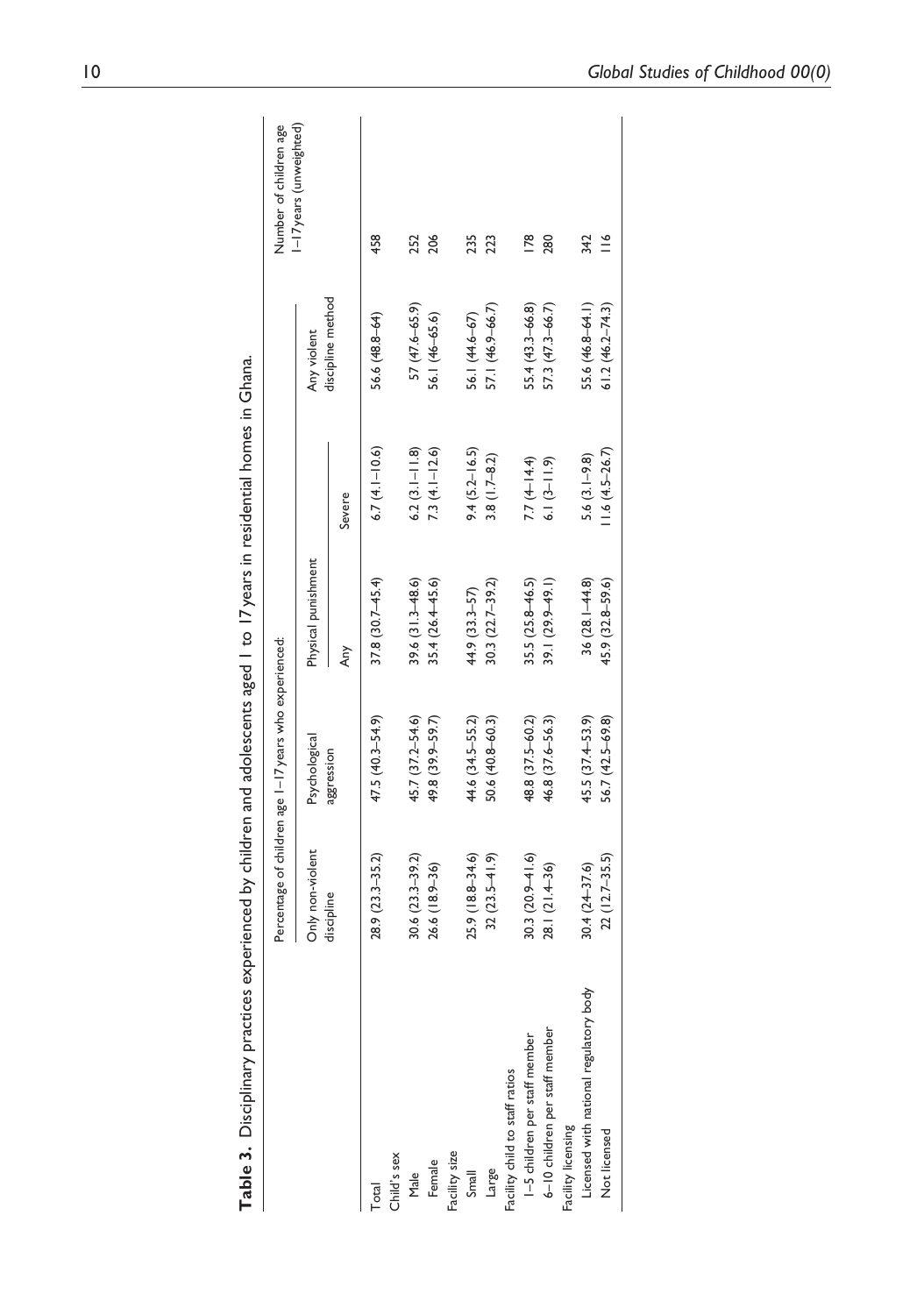|                                | Table 4. Early stimulation and responsive care experienced by children aged 2–4 years in residential homes in Ghana. |                                                  |                                    |                                                                                                             |                                 |                                                       |                                                                                                                                                    |                                                                               |                                                          |
|--------------------------------|----------------------------------------------------------------------------------------------------------------------|--------------------------------------------------|------------------------------------|-------------------------------------------------------------------------------------------------------------|---------------------------------|-------------------------------------------------------|----------------------------------------------------------------------------------------------------------------------------------------------------|-------------------------------------------------------------------------------|----------------------------------------------------------|
| Total                          | Read books                                                                                                           | Tell stories                                     | Sang songs                         | Took outside                                                                                                | Played with                     |                                                       | with whom facility staff or with whom no facility<br>in four or more activities<br>volunteers have engaged<br>Named/counted Percentage of children | staff or volunteers have<br>Percentage of children<br>engaged in any activity | (unweighted)<br>children age<br>Number of<br>$2-4$ years |
|                                | 55.3 (35.5–73.5) 52.3                                                                                                |                                                  |                                    | $(31.6-70.3)$ 69.9 $(52.6-82.9)$ 19.1 $(9.6-34.4)$ 89.9 $(66.9-97.5)$ 51.8 $(36.6-66.7)$ 53.5 $(34.4-71.6)$ |                                 |                                                       |                                                                                                                                                    | $8.9(1.8-33.8)$                                                               | 85                                                       |
| Child's sex                    |                                                                                                                      |                                                  |                                    |                                                                                                             |                                 |                                                       |                                                                                                                                                    |                                                                               |                                                          |
| Male                           |                                                                                                                      | 46.9 (25.6–69.3) 46.4 (24.7–69.5) 73 (47.9–88.9) |                                    | $17.9(6.4-41)$                                                                                              |                                 | 88 (61.5-97.1) 42.5 (22.7-65.1) 47.8 (26.2-70.3)      |                                                                                                                                                    | $9.8(1.8 - 39.9)$                                                             | 46                                                       |
| Female                         | 65.2 (40.7-83.6) 59.2                                                                                                |                                                  | $(40.3 - 75.7)$ 66.2 $(43 - 83.6)$ | $20.6(9-40.3)$                                                                                              |                                 | 92.3 (70.9-98.3) 62.7 (38.9-81.7) 60.1 (36.8-79.6)    |                                                                                                                                                    | $7.7(1.7-29.1)$                                                               | వి                                                       |
| Facility size                  |                                                                                                                      |                                                  |                                    |                                                                                                             |                                 |                                                       |                                                                                                                                                    |                                                                               |                                                          |
| Small                          | 58.3 (21.8-64.6) 61.1                                                                                                |                                                  |                                    | $(37.9-80.2)$ $72.3$ $(53.2-85.7)$ $27.2$ $(13.5-47.4)$ 98 $(85.7-99.8)$                                    |                                 | 52.2 (38.1-66.1) 54.6 (33.6-74)                       |                                                                                                                                                    | O.O                                                                           | 4                                                        |
| Large                          | 50.6 (19.7-81)                                                                                                       | $(14.3 - 70.4)$<br>38.6                          | $66.2(34.7-87.8)$ $6.7(1.6-23.8)$  |                                                                                                             | $77.5(41.2 - 94.4)$             | $51.1(22.3 - 79.2)$                                   | 51.8 (19.7-82.5)                                                                                                                                   | 22.5 (5.6-58.8)                                                               |                                                          |
| Facility child to staff ratios |                                                                                                                      |                                                  |                                    |                                                                                                             |                                 |                                                       |                                                                                                                                                    |                                                                               |                                                          |
| I-5 children                   | $60.9(32-83.7)$                                                                                                      | 57 (29.9-80.5)                                   |                                    | $72.6$ $(40.4 - 91.2)$ $20.5$ $(5.8 - 51.8)$                                                                |                                 | $95.2(82.2-98.8)$ $49.9(31.2-68.6)$ $60.1(31.4-83.1)$ |                                                                                                                                                    | $4.8(1.2 - 17.8)$                                                             | 36                                                       |
| per staff member               |                                                                                                                      |                                                  |                                    |                                                                                                             |                                 |                                                       |                                                                                                                                                    |                                                                               |                                                          |
| 6-10 children                  | $51.8$ $(27 - 75.7)$                                                                                                 | $(25.9 - 72.9)$<br>49.3                          |                                    | $68.2(47.6-83.5)$ 18.3 $(8.1-36.1)$                                                                         | 86.6 (51.9-97.5) 53 (31.7-73.3) |                                                       | 49.3 (25.9-73.1)                                                                                                                                   | $11.4(1.6 - 50.3)$                                                            | 49                                                       |
| per staff member               |                                                                                                                      |                                                  |                                    |                                                                                                             |                                 |                                                       |                                                                                                                                                    |                                                                               |                                                          |
|                                |                                                                                                                      |                                                  |                                    |                                                                                                             |                                 |                                                       |                                                                                                                                                    |                                                                               |                                                          |

Petrowski et al. 11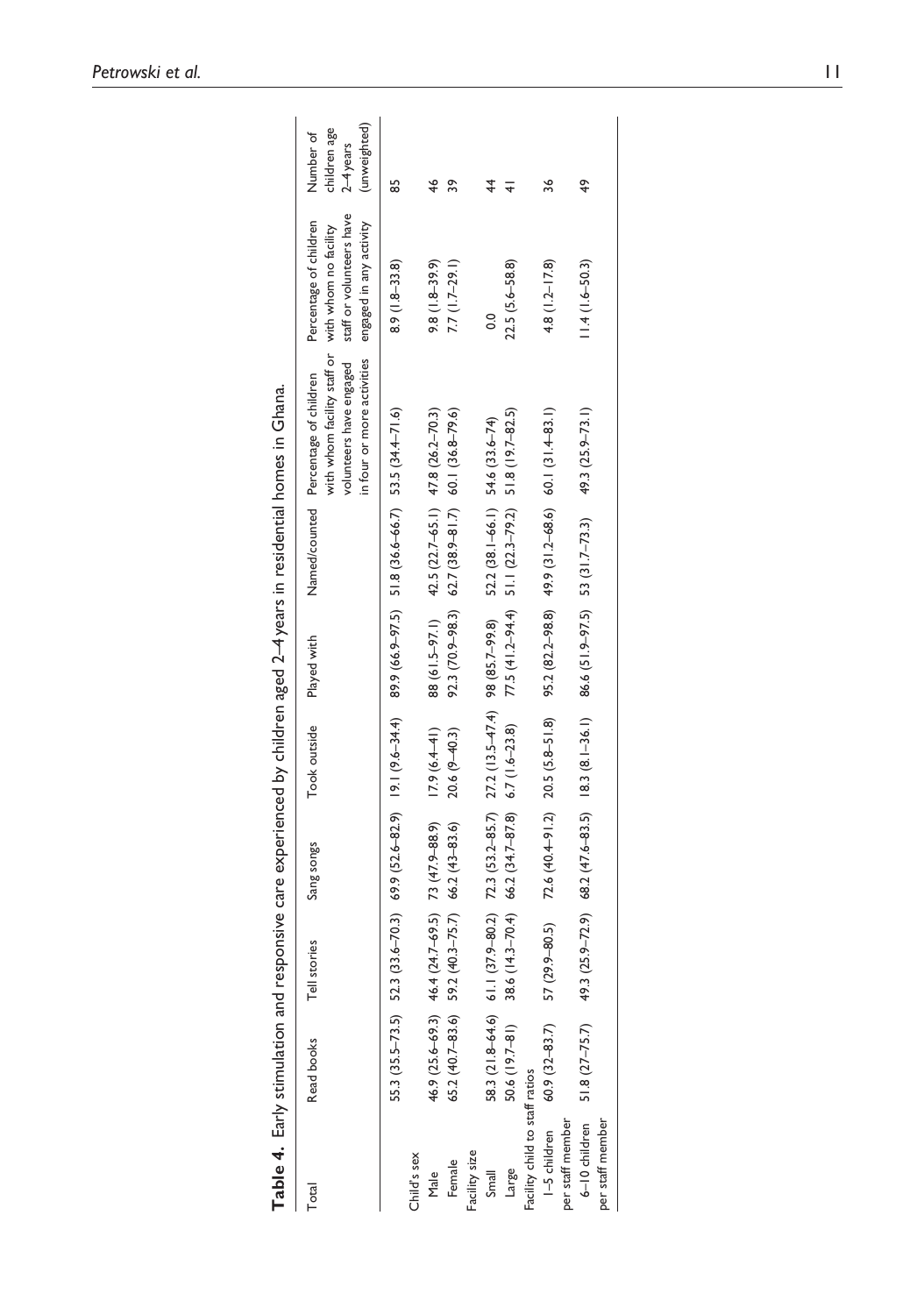| Table 5. Developmental status  |                     | of children aged 3-4 years in residential homes in Ghana. |                                                                                             |                     |                     |                        |
|--------------------------------|---------------------|-----------------------------------------------------------|---------------------------------------------------------------------------------------------|---------------------|---------------------|------------------------|
| <b>Total</b>                   |                     |                                                           | Percentage of children age 3-4 years who are developmentally on track for indicated domains |                     | Early child         | Number of children age |
|                                | Literacy-numeracy   | Physical                                                  | Social-emotional                                                                            | Learning            | development index   | 3-4 years (unweighted) |
|                                | 54.8 (37.4-71)      | 97.6 (89-99.5)                                            | 47.5 (32.2-63.3)                                                                            | $77.2(62.3 - 87.4)$ | $70(56.3 - 80.8)$   |                        |
| Child's sex                    |                     |                                                           |                                                                                             |                     |                     |                        |
| Male                           | $54.2(36.1 - 71.3)$ | 94.8 (78.3-98.9)                                          | $41.8(24.7-61)$                                                                             | $71.3(49 - 86.5)$   | $63.2(42.8 - 79.7)$ |                        |
| Female                         | 55.3 (33.8-74.9)    | 100.0                                                     | 52.3 (31.4-72.5)                                                                            | 82.1 (65-91.9)      | 75.7 (59.2-87)      |                        |
| Facility size                  |                     |                                                           |                                                                                             |                     |                     |                        |
| Small                          | $51.7(27.3 - 75.3)$ | $97.2 (81.1 - 99.6)$                                      | 49.2 (28.4–70.3)                                                                            | $77.6(54.7-90.9)$   | $69.7(49.4 - 84.4)$ |                        |
| Large                          | 59.6 (40.9-76)      | 98.3 (86.4-99.8)                                          | 44.9 (25.3-66.2)                                                                            | 76.4 (58.6-88.1)    | 70.4 (53.8-82.8)    |                        |
| acility child to staff ratios  |                     |                                                           |                                                                                             |                     |                     |                        |
| 1-5 children per staff member  | $63.6(35 - 85)$     | 100.0                                                     | 34.6 (14.6-62.2)                                                                            | 85.4 (66.5-94.5)    | 78.4 (59.1-90.1)    | 29                     |
| 6-10 children per staff member | 48.1 (28.2–68.6)    | 95.8 (81.6-99.2)                                          | 57.3 (38.9-73.8)                                                                            | 70.9 (50.4-85.4)    | 63.6 (33.9-72.2)    |                        |

| 5<br>Ī                       |
|------------------------------|
|                              |
| 5                            |
| י ווחרת הוא הוא              |
|                              |
|                              |
|                              |
|                              |
| リココー<br>こくしゃ りょう<br>١        |
| (^n in) in in in) in in      |
|                              |
|                              |
| windown and the chains chain |
| <b>ile 3.</b> Developme<br>í |
|                              |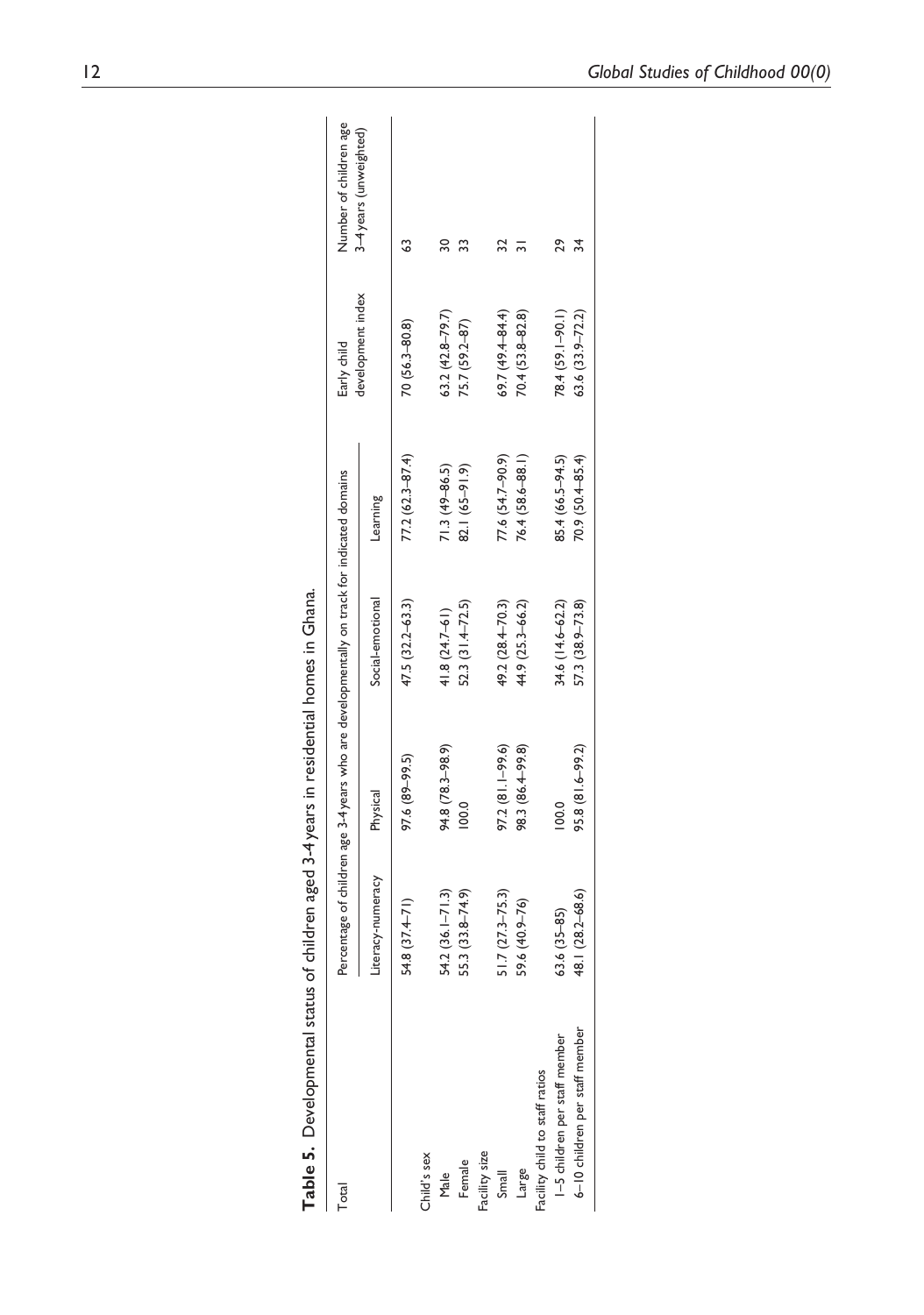them in some other alternative arrangement such as foster care. However, the survey found that among children with a care plan, around 1 in 8 (12%) did not include permanency planning.

Just over half (56%) of children were reported to have an assigned caseworker from the DSW.

### **Discussion**

To inform the programs and policies regarding children in alternative care, reliable estimates of the numbers of children living in such settings are essential. For this reason, the DSW and its partners embarked on a nationwide mapping and census of RHCs, as one type of alternative care, and the children living in them as well as a survey of their well-being. The exercise was not exempt from some limitations. The cross-sectional nature of the data implies that the results reflect the state and condition of residential care in Ghana at the time of data collection. Additionally, an attempt was made to collect data on a wide range of issues and topics relevant to child well-being, but there were some constraints on what could reasonably and feasibly be captured within a survey of this nature. As a result, the available data do not capture the full experience of children living in residential care nor do they shed light on the long-term effects that institutionalization can have on children's future health and well-being. It is difficult to know whether the high number of referrals requested by the adolescent respondents was due to the potentially upsetting nature of the interview itself or whether adolescents saw this as an opportunity to request some support and assistance with their situation more generally. In either case, it is clear that the inclusion of additional safeguarding procedures may be warranted and that many adolescents living in residential care do not feel adequately supported.

There was no way to independently verify the extent to which staff provided honest and accurate responses, particularly when it comes to reporting about child well-being. However, the assumption that respondents are being truthful is not unique to this survey. Also, the fact that all eligible RHCs agreed to participate could reflect the fact that the DSW had sent letters to notify them of the planned data collection and, while not the intention, this may have been interpreted as a request that could not be denied. Finally, despite the fact that efforts were made to ensure that all institutions were identified as part of the mapping, it is still possible that some, particularly those that are unregistered or informal, may have been missed.

That said, the census and survey have a number of important strengths and represent a milestone in efforts to generate high-quality and reliable evidence on residential care in Ghana for better policy, planning, and monitoring. The exercise differs from previous efforts in that it did not rely exclusively on available records but rather made an attempt to identify all RHCs, including unregistered ones, by employing key informants and to verify the accuracy of existing records through a visual verification count of children. It was also considerably more comprehensive than past mappings in terms of its scope. Such data will help the Government to track progress in implementing the Care Reform Initiative and plan how best to accelerate the process. The survey was also an opportunity to reconcile discrepancies in figures reported by different government ministries and agencies over the years that contradicted one another.

Beyond providing baseline data for planning, findings from the census and survey have enhanced understanding of the situation of residential care facilities in the country and the children living in them. This should help critically review strategies and interventions and enable stakeholders to redirect—and redouble—efforts to achieve positive outcomes for children. In that regard, the survey has shed light on some of the aspects of the current system that are not functioning well and indeed are quite concerning and raise the question of accountability. For example, despite the policy reforms, regulations and gatekeeping mechanisms in place, the finding that about 1 in 5 homes had been open for less than 6 years despite the DSW not having registered any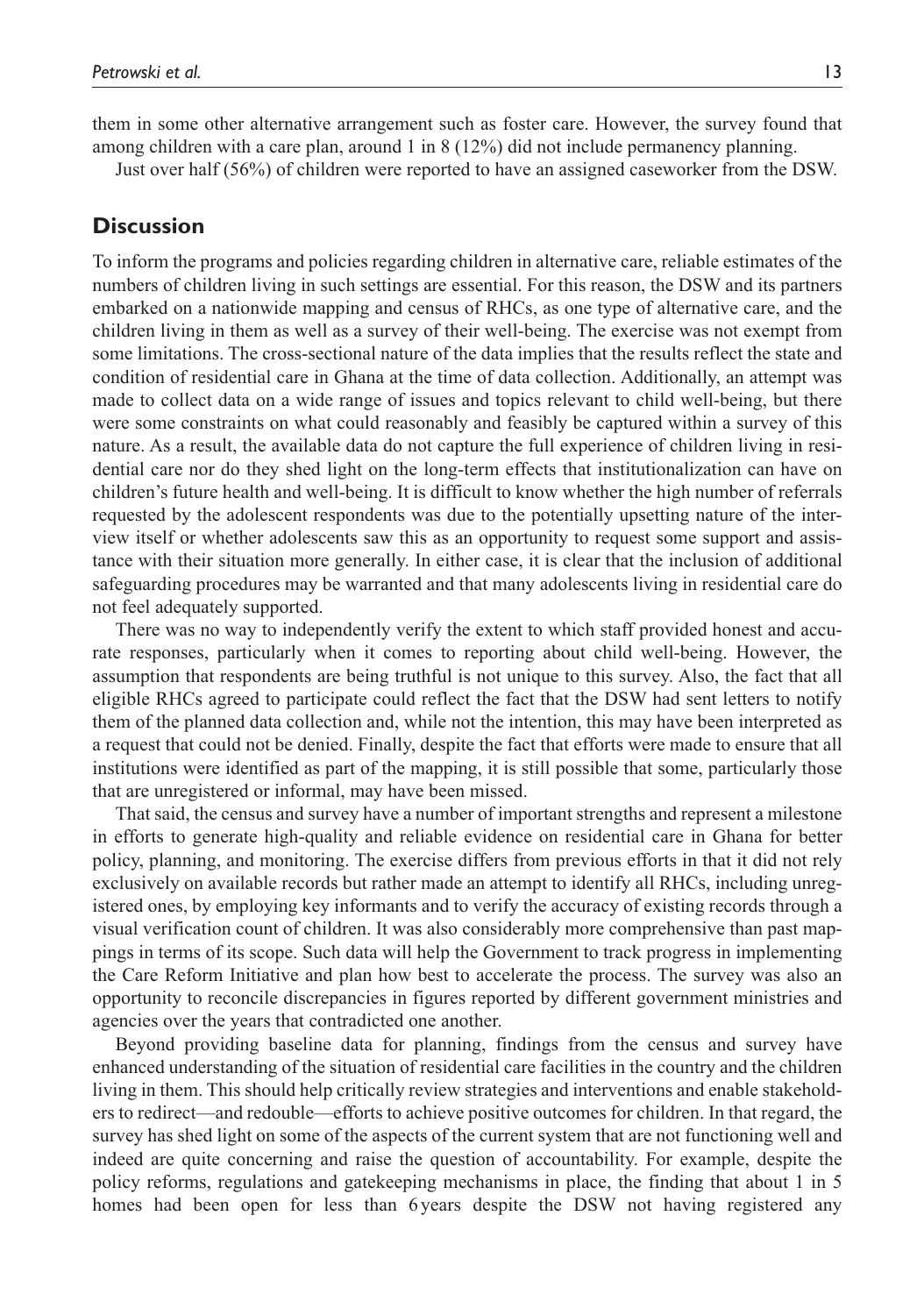new institutions since 2016 suggests that these homes are operating without having followed the necessary requirements for registration and licensing. Moreover, despite the amended Children's Act, 1998 (Act 560), the Child Rights Regulations, 2003 (legal instrument no. 1705) and the 2018 national standards, which require all RHCs to be licensed, only one third were found to be operating with a valid license.

Findings that revealed some of the unacceptable conditions and protection issues facing children living in residential care point to the need for social welfare staff working with decentralized district administration to deliver better on their statutory obligation to conduct regular inspections and monitoring visits of facilities.

Despite the existence of gatekeeping mechanisms in the country, the survey revealed that many children have been admitted to RHCs without the involvement of social welfare officers or the court, meaning that these children were taken into the homes illegally. Therefore, district social welfare officers need to play a more active role in the case management of children in institutional care, participating in the development of care plans and ensuring that these encompass reintegration and/or a permanent family placement. The finding that only half of the children in RHCs have an assigned caseworker from the DSW while about one third are without an individual care plan is distressing; it also undermines the possibility of these children being permanently placed in a family-based care alternative. Additionally, without such supports in place, it will be difficult to ensure that the best interests of each individual child living in residential care is being duly considered.

The results on the impact of licensing status, size and child-to-caregiver ratios suggest that the quality of care (in terms of early stimulation and responsive care and use of violent discipline methods) does not appear to differ significantly or have a noticeable impact on developmental outcomes for young children depending on these structural qualities of RHCs in Ghana. This despite that fact that licensed homes are required, in principle, to provide a certain level of quality of care as outlined in the national standards in order to be licensed in the first place.

## **Conclusion**

Ghana has been on a path to reform its alternative care since 2007 when the DSW, in collaboration with UNICEF Ghana, OrphanAid Africa and other donors, embarked on an initiative to reduce reliance on institutional care and move toward a range of integrated family and community-based care services (Frimpong-Manso, 2014). Through its Care Reform Initiative, new standards for institutional care were developed in 2010 and revised in 2018 (Ghana Department of Social Welfare and UNICEF Ghana, 2018a), and regional multi-agency teams were set up to inspect RHCs (Ghana Department of Social Welfare, 2018). In 2017, all 10 regions developed a 5-year road map to close substandard homes. The intention was not to close down all the RHCs but rather to ensure that, for children for whom family or kinship care is not an option, a continuum of quality temporary, longterm and permanent alternative care options is available—including family-based alternative care options such as foster care and adoption and, as a last resort, residential care. The Department has also recently developed "Deinstitutionalization Guidelines" (Ghana Department of Social Welfare and UNICEF Ghana, 2020).

While much has been done to advance care reform, the results of the census and survey highlight the need to further improve— and invest in— Ghana's case management system to track children in need of care and protection in general, and in residential care in particular. Following completion of the survey, a series of policy documents on children in alternative care were developed and the Ministry of Gender, Children and Social Protection and its partners have implemented a digital Social Welfare Information Management System (SWIMS) using the Primero software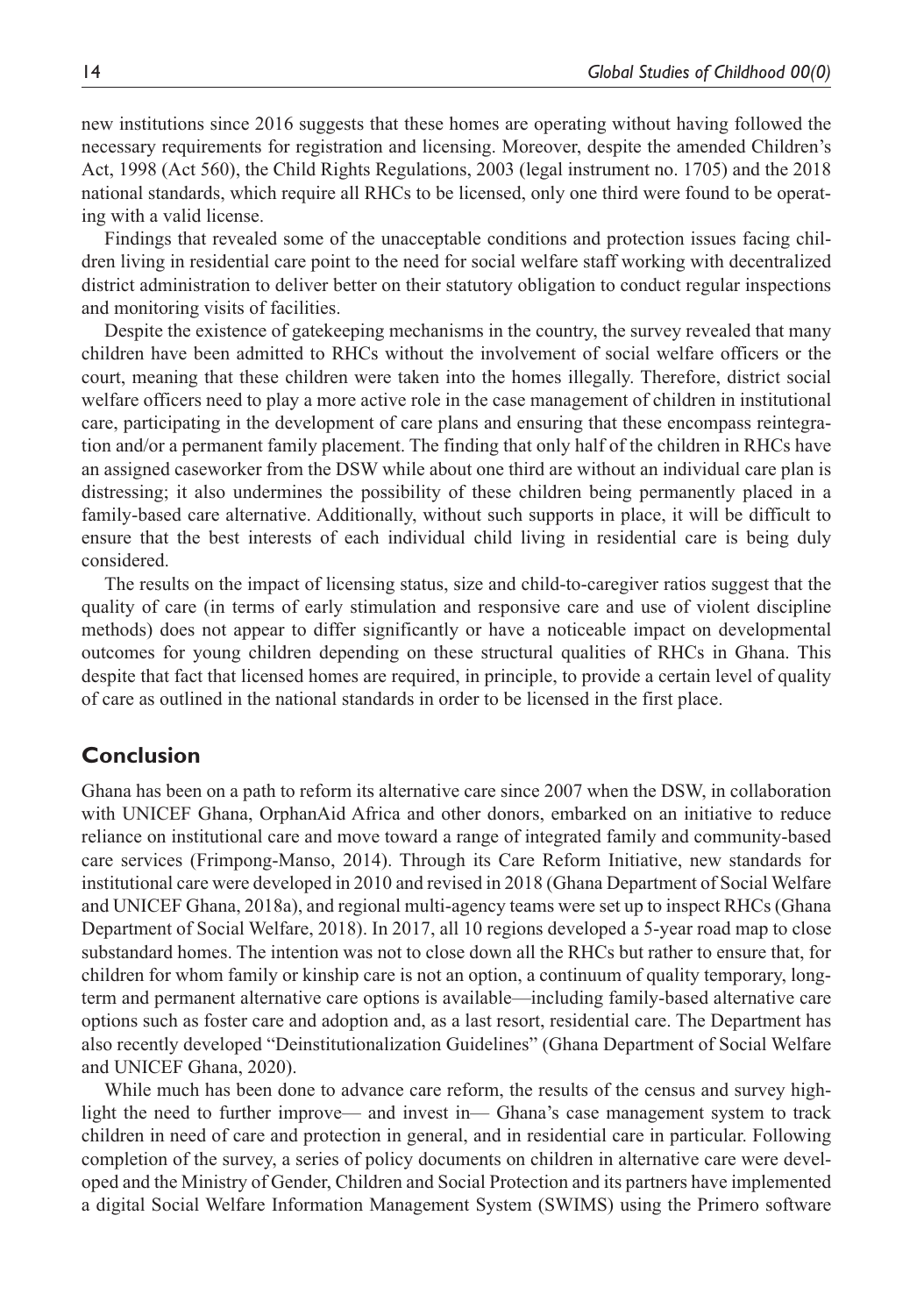package designed by UNICEF. The system is a case management tool to help social welfare officers and caseworkers, including those working in residential homes, better manage child protection cases, including children without parental care, and generate routine data on their situations. According to the Ministry, the system is now operational in 60 districts (out of 260). Even though it will likely take several years before the system is capable of generating real-time data at the national level, it is a step in the right direction and will replace the need to conduct large-scale (and expensive) surveys. Most importantly, it should equip the district social workers and staff of RHCs with the tools to provide better quality services and to ensure children's best interests are upheld.

### **Acknowledgements**

The authors thank Ivana Bjelic and Munkhbadar Jugder for their support with data processing.

### **Funding**

The author(s) disclosed receipt of the following financial support for the research, authorship, and/or publication of this article: The survey was made possible through a grant from the United States Agency for International Development (USAID) and UNICEF core resources.

### **ORCID iD**

Claudia Cappa https://orcid.org/0000-0003-4636-7652

### **References**

- Berens AE and Nelson CA (2015) The science of early adversity: Is there a role for large institutions in the care of vulnerable children? *Lancet* 386(9991): 388–398.
- Frimpong-Manso K (2014) From walls to homes: Child care reform and deinstitutionalisation in Ghana. *International Journal of Social Welfare* 23(4): 402–409.
- Frimpong-Manso K, Deliege A, Wilson T, et al. (2018) Residential childcare in Ghana: Analysing current trends and drivers. *Scottish Journal of Residential Child Care* 18(2): 21–33.
- Ghana Department of Social Welfare (2005) *Data and Information on Children's Homes & Orphanages in Ghana*. Report. Accra, Ghana: Department of Social Welfare.
- Ghana Department of Social Welfare (2018) *Standard Operating Procedures for Inspection, Licensing, and Monitoring Residential Homes for Children in Ghana*. Report. Accra, Ghana: Department of Social Welfare.
- Ghana Department of Social Welfare and UNICEF (2021) *Children Living in Residential Care in Ghana: Findings From a Survey of Wellbeing*. Report. Accra, Ghana: DSW and UNICEF
- Ghana Department of Social Welfare and UNICEF Ghana (2018a) *National Standards for Residential Homes for Children in Ghana*. Report. Accra, Ghana: Department of Social Welfare, October. https://www. unicef.org/ghana/reports/national-standards-residential-homes-children-ghana
- Ghana Department of Social Welfare and UNICEF Ghana (2018b) *Mapping of Residential Homes for Children in Ghana*. Report. Accra, Ghana: Department of Social Welfare.
- Ghana Department of Social Welfare and UNICEF Ghana (2020) *Guidelines for Deinstitutionalisation of Residential Homes for Children*. Report. Accra, Ghana: Department of Social Welfare.
- Loizillon A, Petrowski N, Britto P, et al. (2017) *Development of the Early Childhood Development Index in MICS Surveys*. Report. UNICEF, New York.
- Messmer A (2014) *Collected Viewpoints on International Volunteering in Residential Care Centres: Country Focus: Ghana*. Report, Better Care Network, New York.
- Nukunya GK (2003) *Tradition and Change in Ghana: An Introduction to Sociology*. Accra, Ghana, Ghana: Ghana Universities Press.
- Rutter M (1998) Developmental catch-up, and deficit, following adoption after severe global early privation. *Journal of Child Psychology and Psychiatry* 39(4): 465–476.